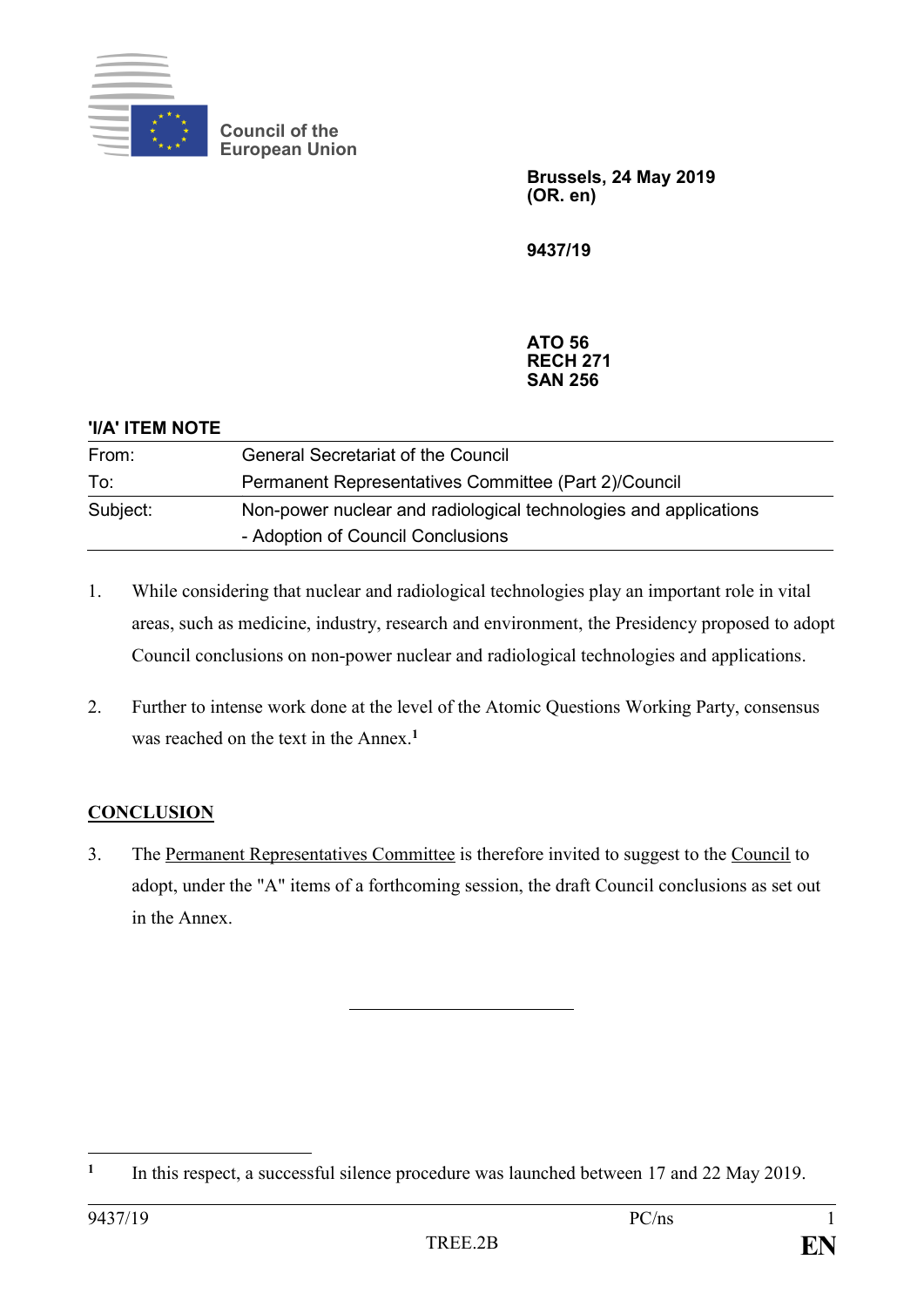## DRAFT COUNCIL CONCLUSIONS

on non-power nuclear and radiological technologies and applications

## Acknowledging

- ‒ that nuclear and radiological technologies play an important role outside the nuclear energy sector in vital areas, such as medicine, industry, research and environment, providing numerous benefits to the EU citizens and AWARE OF the significant contribution that nuclear science can make to addressing societal challenges;
- ‒ that Euratom legislation requires that non-power use of nuclear and radiation technologies is appropriately justified, the radiation protection of the public, patients and staff is adequately optimised and that non-power radioactive waste and spent fuel are safely disposed;
- the Council conclusions of  $2009^2$ ,  $2010^3$  and in  $2012^4$  on the secure supply of medical radioisotopes in the European Union and NOTING the Euratom Supply Agency report of 2015 and the Presidency paper of  $2016<sup>5</sup>$  on the same subject;
- that, since 2012, the European Observatory on the Supply of Medical Radioisotopes has monitored the overall supply of medical radioisotopes and in particular the coordination of reactor schedules and made important contributions to avoiding significant shortages of medical radioisotopes in the EU;
- the role of the Euratom Supply Agency in ensuring the supply of nuclear source material needed for research reactor fuels and targets for production of medical radioisotopes and NOTING the revised Report**<sup>6</sup>** on securing the European supply of 19.75% enriched Uranium Fuel for research reactors and the production of medical radioisotopes;

<sup>1</sup>  $\frac{2}{3}$  17025/09

 $\frac{3}{4}$  16358/10

 $\frac{4}{5}$  17453/12

**<sup>5</sup>** 8403/16

**<sup>6</sup>** [http://ec.europa.eu/euratom/docs/ESA\\_HALEU\\_report\\_2019.pdf](http://ec.europa.eu/euratom/docs/ESA_HALEU_report_2019.pdf)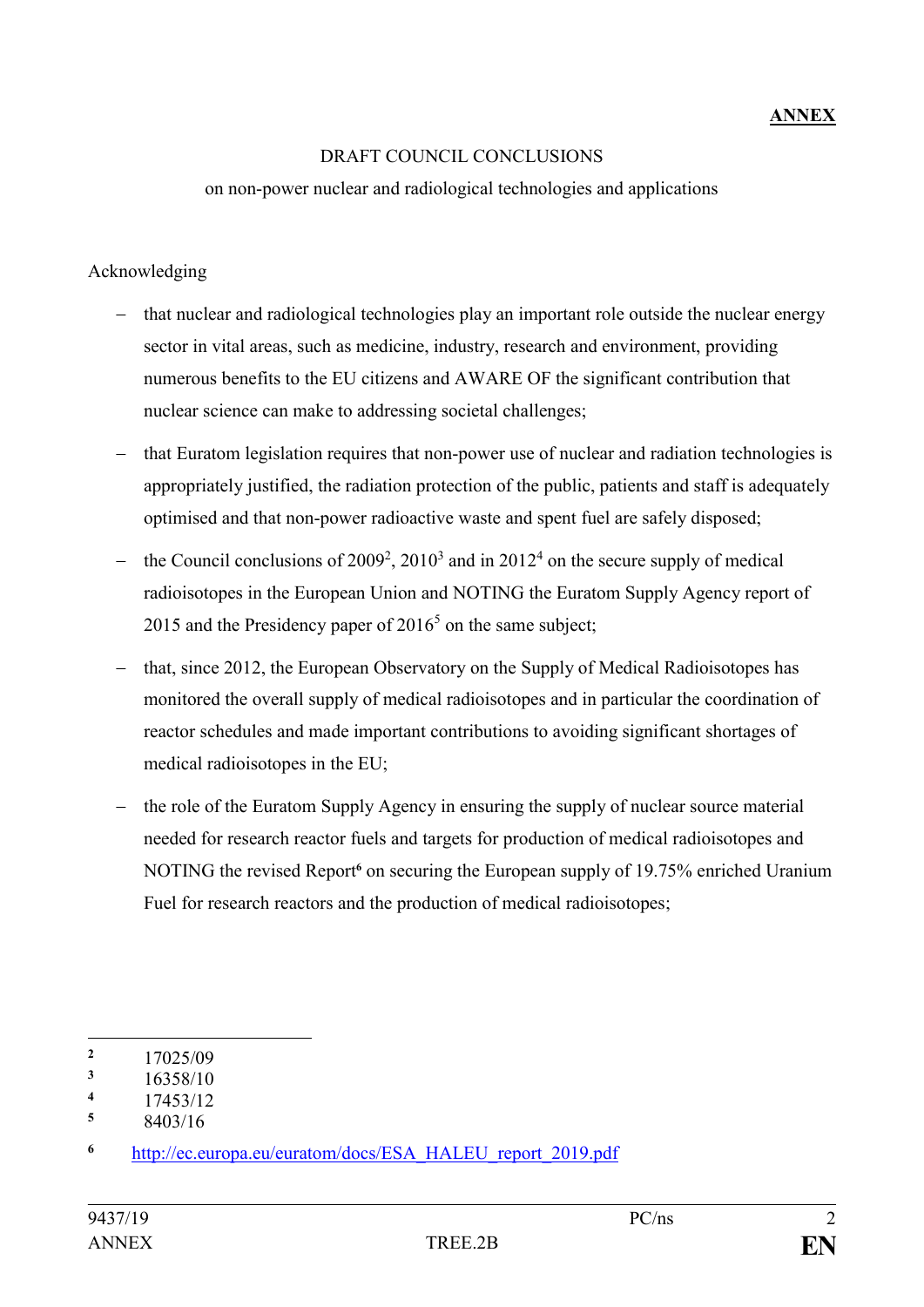- the progress made recently in several Member States in converting from HEU to High-Assay LEU<sup>7</sup>, ensuring additional radioisotopes production capacity and launching or advancing projects for new production facilities, including research reactors and alternative technologies;
- ‒ that the production of source materials for the supply chain of medical radioisotopes is important to increase the resilience of the European supply chain and to reduce the dependence on foreign actors;
- $-$  the Council conclusions of 2015<sup>8</sup> on the justification of medical imaging involving exposure to ionising radiation which called for improved implementation of Council Directive  $2013/59$ /Euratom<sup>9</sup> in several areas;
- ‒ the Conference on Addressing Societal Challenges through Advancing the Medical, Industrial and Research Applications of Nuclear and Radiation Technology, organised by the Commission on 20-21 March 2018 and the technical workshop in Brussels on Medical Radioisotopes in the Future organized by the Commission on 7 February 2019, as well as the European Study on Medical, Industrial and Research Applications of Nuclear and Radiation Technology **10**;
- that the role of non-power nuclear and radiological technologies in achieving the 2030 Agenda are internationally recognised and that the importance of these activities are explicitly highlighted in 7 of the UN Sustainable Development Goals as well as the active role of the International Atomic Energy Agency (IAEA), in supporting countries in using non-power nuclear and radiation technologies to contribute to the achievement of the Sustainable Development Goals,

 $\overline{7}$ **<sup>7</sup>** High-Assay LEU (HALEU) is uranium enriched to between 5 and 20% uranium-235. In practice, 19.75% enrichment is used for research reactor HALEU fuels and targets for production of radioisotopes.

 $\frac{8}{9}$  14617/15

**<sup>9</sup>** Council Directive 2013/59/Euratom of 5 December 2013 laying down basic safety standards for protection against the dangers arising from exposure to ionising radiation, and repealing Directives 89/618/Euratom, 90/641/Euratom, 96/29/Euratom, 97/43/Euratom and 2003/122/Euratom, OJ L 13, 17.1.2014, p. 1–73

**<sup>10</sup>** https://ec.europa.eu/energy/en/studies/european-study-medical-industrial-and-researchapplications-nuclear-and-radiation-technology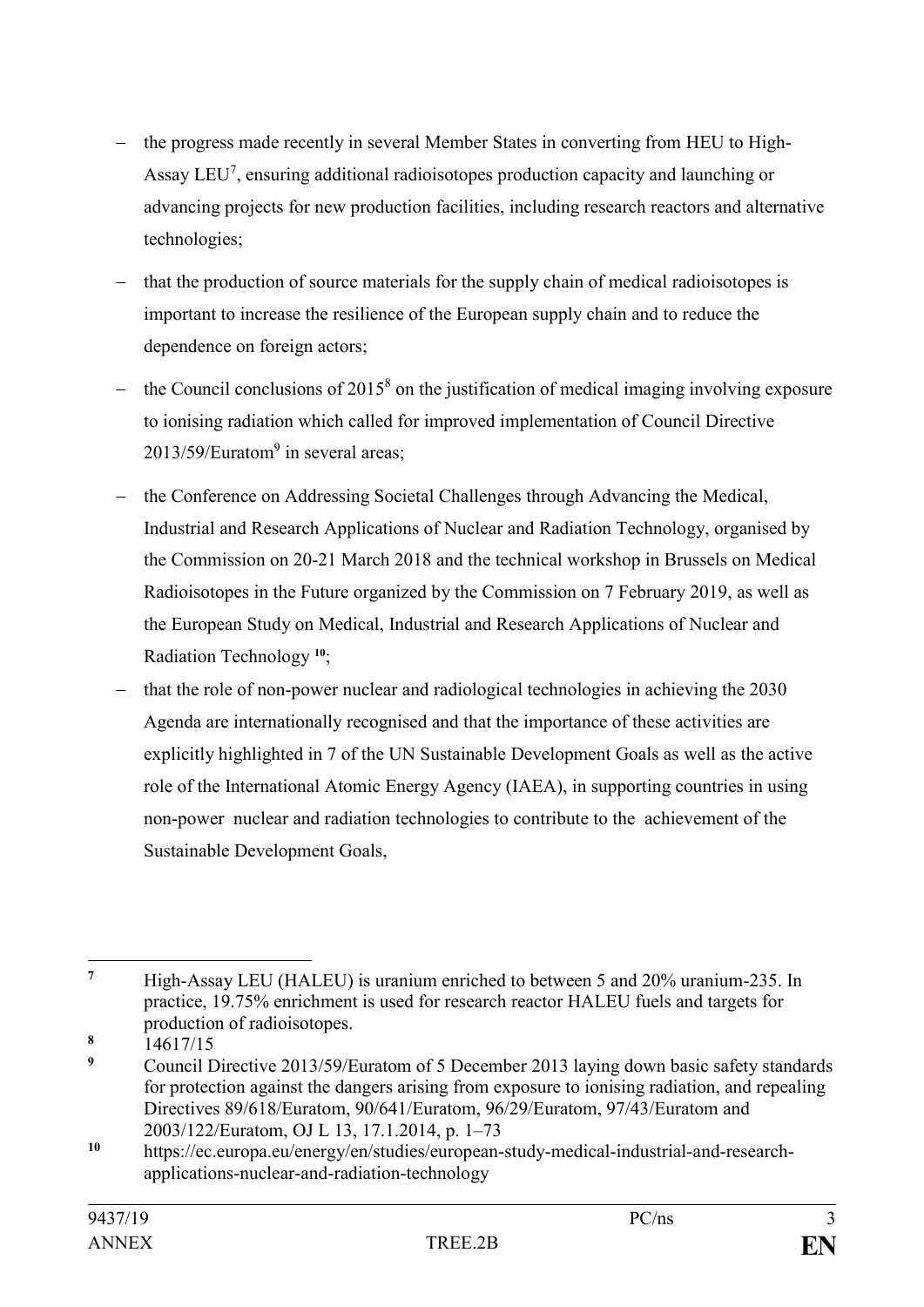The Council of the European Union,

- 1. WELCOMES the preparatory work undertaken by the Commission with the view of developing a Strategic Agenda for Medical, Industrial and Research Applications (SAMIRA) of nuclear and radiation technology.
- 2. STRESSES the importance of finalising the studies undertaken by the Commission in order to improve the understanding of the EU market of medical radioisotopes in cooperation with Member States**<sup>11</sup>** .
- 3. INVITES the Commission to support research on topics related to non-power applications of nuclear and radiological technologies, such as medical applications of ionising radiation, improved fuels for production of medical radioisotopes and optimised use of European research reactors and STRESSES the importance of delivering the research roadmap for medical applications**<sup>12</sup>** in a timely manner.
- 4. SUPPORTS the continuing monitoring of the production chain of medical radioisotopes through the European Observatory on the Supply of Medical Radioisotopes and the Euratom Supply Agency's efforts and actions in ensuring the secure supply of source materials.
- 5. INVITES the Commission to develop an Action Plan highlighting areas that should be addressed as a priority and foreseeing specific actions to be undertaken in these areas. The Action Plan should, in particular, aim to secure the supply of radioisotopes for medical uses in the EU, improve radiation protection and safety for European patients and medical staff, in accordance with the objectives set out in the Directive 2013/59/Euratom<sup>8</sup>, and facilitate innovation in the medical applications of radioisotopes, radiopharmaceuticals and ionising radiation.

 $11$ **<sup>11</sup>** JRC SMeR studies, SMeR-1 into diagnostic radioisotopes completed in 2018, and SMeR-2 into therapeutic radioisotopes to be launched in 2019

<sup>&</sup>lt;sup>12</sup> COMMISSION IMPLEMENTING DECISION of 14.12.2018 on the financing of indirect actions within the framework of Council Regulation (Euratom) No 2018/1563 and on the adoption of the work programme for 2019-2020